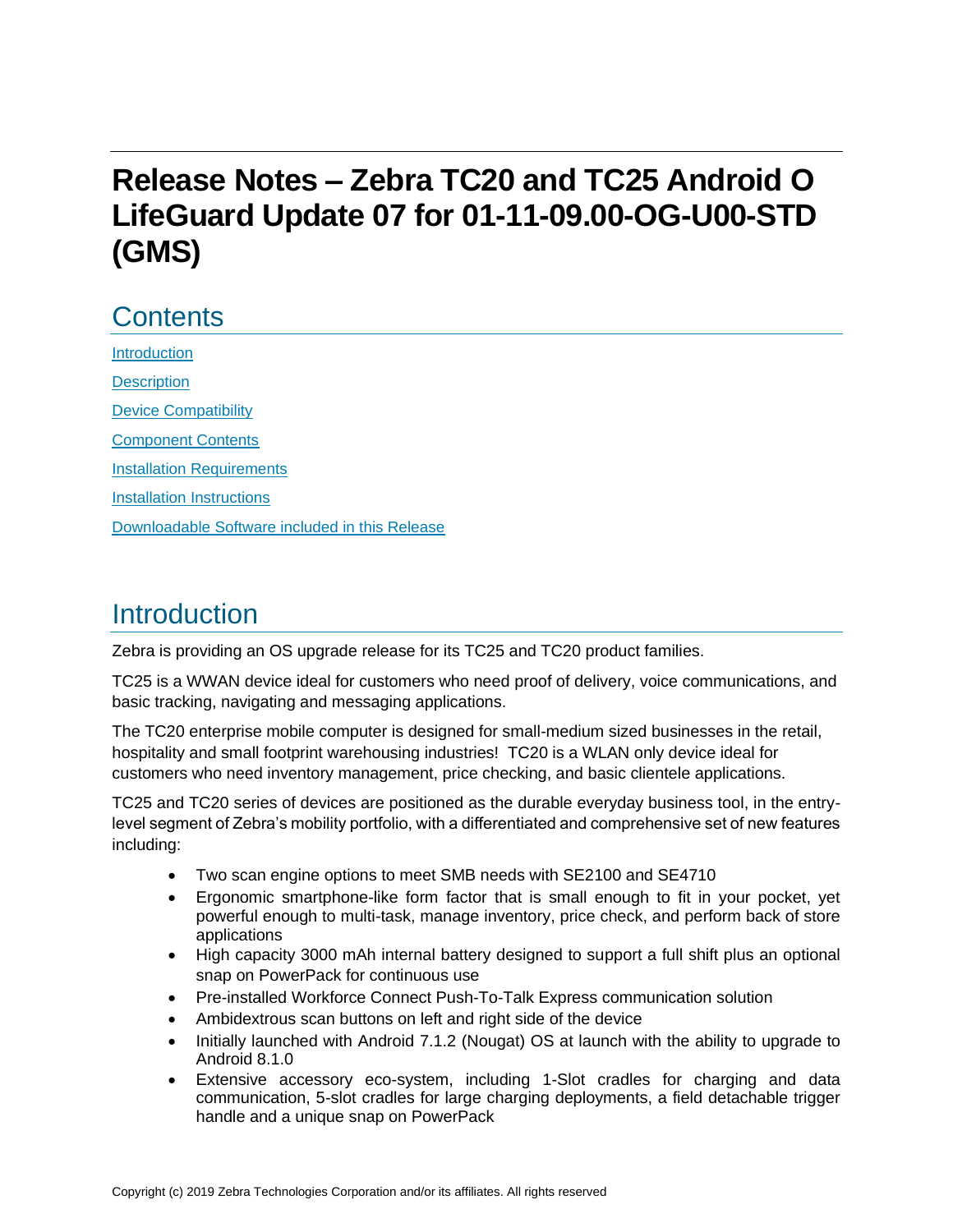# **Description**

This is the first Android 8.1.0 software release for TC25 and TC20 Mobile Computers. This release contains software packages for Android OREO GMS operating system for TC20 and TC25.

**Note:** Devices manufactured after 20MAR19 should be flashed with LifeGuard update 2 (CFE-TC2X-O-XX-011109-G-00-02.zip) or higher.

### **1. CFE v7 Updates:**

❖ CFE-TC2X-O-XX-011109-G-00-07.zip (GMS)

#### 1. **Android Security Patch Level**: September 01, 2019

Use the below link to see the Android Security bulletin for more information:<https://source.android.com/security/bulletin/>

- 2. SPR37601 Resolved an issue where locale en\_IE and es\_MX was not being set successfully.
- 3. MX, StageNow, EMDK, Datawedge components update:

Note: For detailed release notes, please refer [http://techdocs.zebra.com](http://techdocs.zebra.com/)

- o MX: v9.0.4.3
- o StageNow: v3.3.1.2000
- o Datawedge: v7.3.26
- o EMDK: v7.3.21.2321
- $O$  DDT: v1.17.0.9

### **2. CFE v6 Updates:**

❖ CFE-TC2X-O-XX-011109-G-00-06.zip (GMS)

#### 1. **Android Security Patch Level**: August 01, 2019

Use the below link to see the Android Security bulletin for more information:<https://source.android.com/security/bulletin/>

- 4. SPR37273 Resolved an issue wherein EHS Hostname in title was not reflecting updated HostName after device reboot.
- 5. MX, StageNow, EMDK, Datawedge components update:

Note: For detailed release notes, please refer [http://techdocs.zebra.com](http://techdocs.zebra.com/)

- o MX: v9.0.4.1
	- a. SPR36994 Resolved MX initialization issue wherein EHS was calling MX before completion of MX initialization process.
- o StageNow: v3.3.1.2000
- o Datawedge: v7.3.24
	- a. SPR37124 Resolved an issue where in ADF rule with crunch spaces was removing last character from barcode data with space.
	- b. SPR37060/SPR36880 Resolved an issue wherein Datawedge was not disabling the scanner upon resume during app transition from background to foreground causing intermittent scanning failures.
- o EMDK: v7.3.19.2319
- o DDT: v1.17.0.9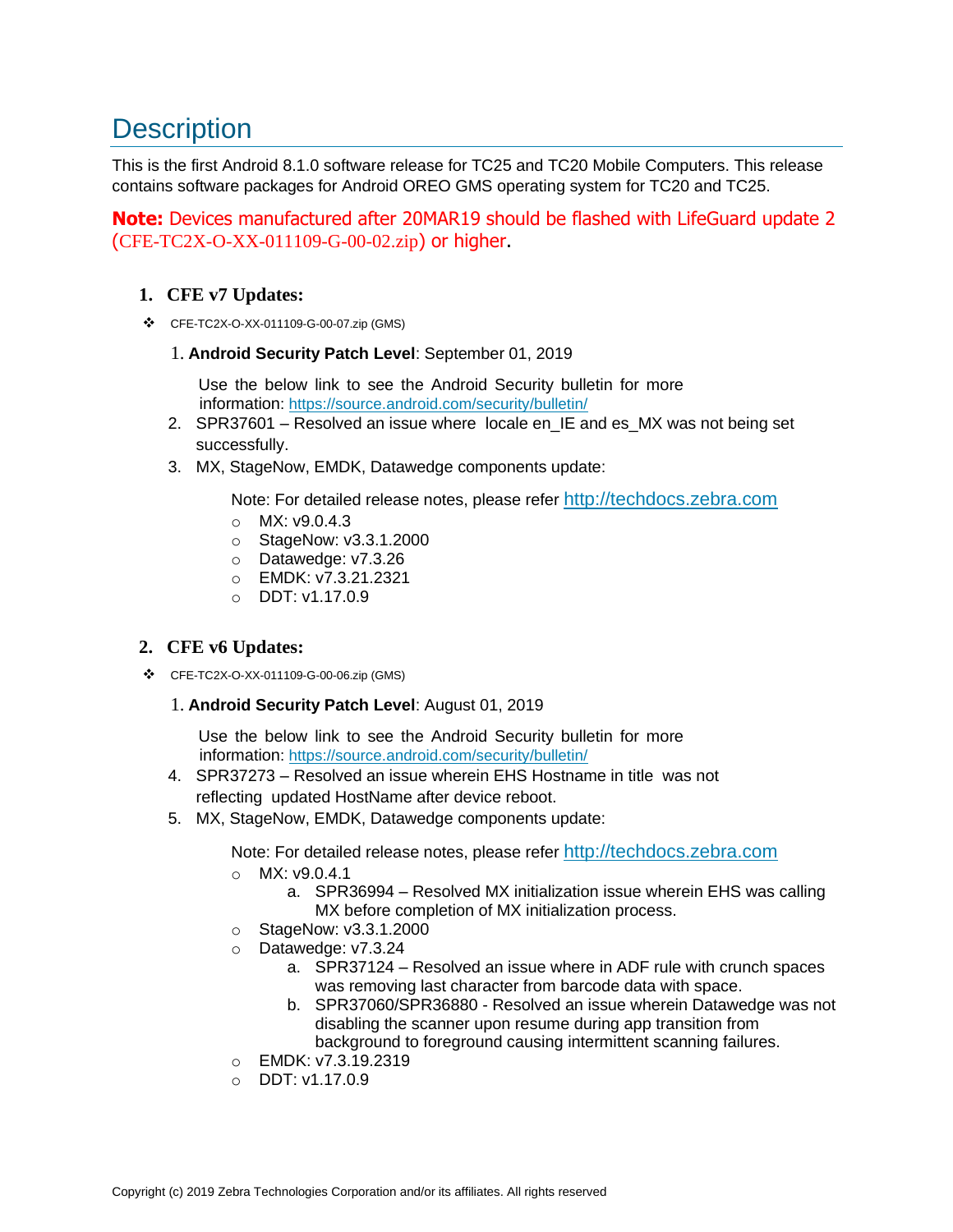#### **3. CFE v5 Updates:**

❖ CFE-TC2X-O-XX-011109-G-00-05.zip (GMS)

#### 1. **Android Security Patch Level**: July 01, 2019

Use the below link to see the Android Security bulletin for more information:<https://source.android.com/security/bulletin/>

- 2. SPR36865 Resolved an issue wherein upon pressing Hardware trigger used to switch between tabs, while Chrome was in foreground with multiple tabs open.
- 3. Updated below mentioned components:
	- Wifi FUSIONLIFTEQA\_1\_0.0.0.019\_O
		- $\circ$  SPR36702 Resolved an issue wherein the MU was not able to connect to WLAN profile randomly after few reboots.

#### **4. CFE v4 Updates:**

- ❖ CFE-TC2X-O-XX-011109-G-00-04.zip (GMS)
	- 1. **Android Security Patch Level**: June 01, 2019

Use the below link to see the Android Security bulletin for more information:<https://source.android.com/security/bulletin/>

- 4. SPR36970 Resolved an issue wherein period key was not working when used in RDP on Linux CentOS 7 server.
- 5. SPR36457 Resolved an issue wherein scanner was not working intermittently on few units after factory reset.
- 6. Updated below mentioned components:
	- Wifi FUSIONLIFTEQA\_1\_0.0.0.018\_O
	- OSX version QCT.81.8.4.UL

#### **5. CFE v3 Updates:**

❖ CFE-TC2X-O-XX-011109-G-00-03.zip (GMS)

#### 1. **Android Security Patch Level**: May 01, 2019

Use the below link to see the Android Security bulletin for more information:<https://source.android.com/security/bulletin/>

2. SPR36906 - Resolved an issue wherein performing Factory reset using StageNow resulted in formatting of cache.

#### **6. CFE v2 Updates:**

❖ CFE-TC2X-O-XX-011109-G-00-02.zip (GMS)

#### 1. **Android Security Patch Level**: April 01, 2019

Use the below link to see the Android Security bulletin for more information:<https://source.android.com/security/bulletin/>

- 2. Updated below mentioned components:
	- Scanning Framework version 22.0.5.0
	- Wifi FUSIONLIFTEQA 1 0.0.0.016 O
	- OSX version QCT.81.8.3.3UL
	- BT\_Pairing\_Utility 3.1**5**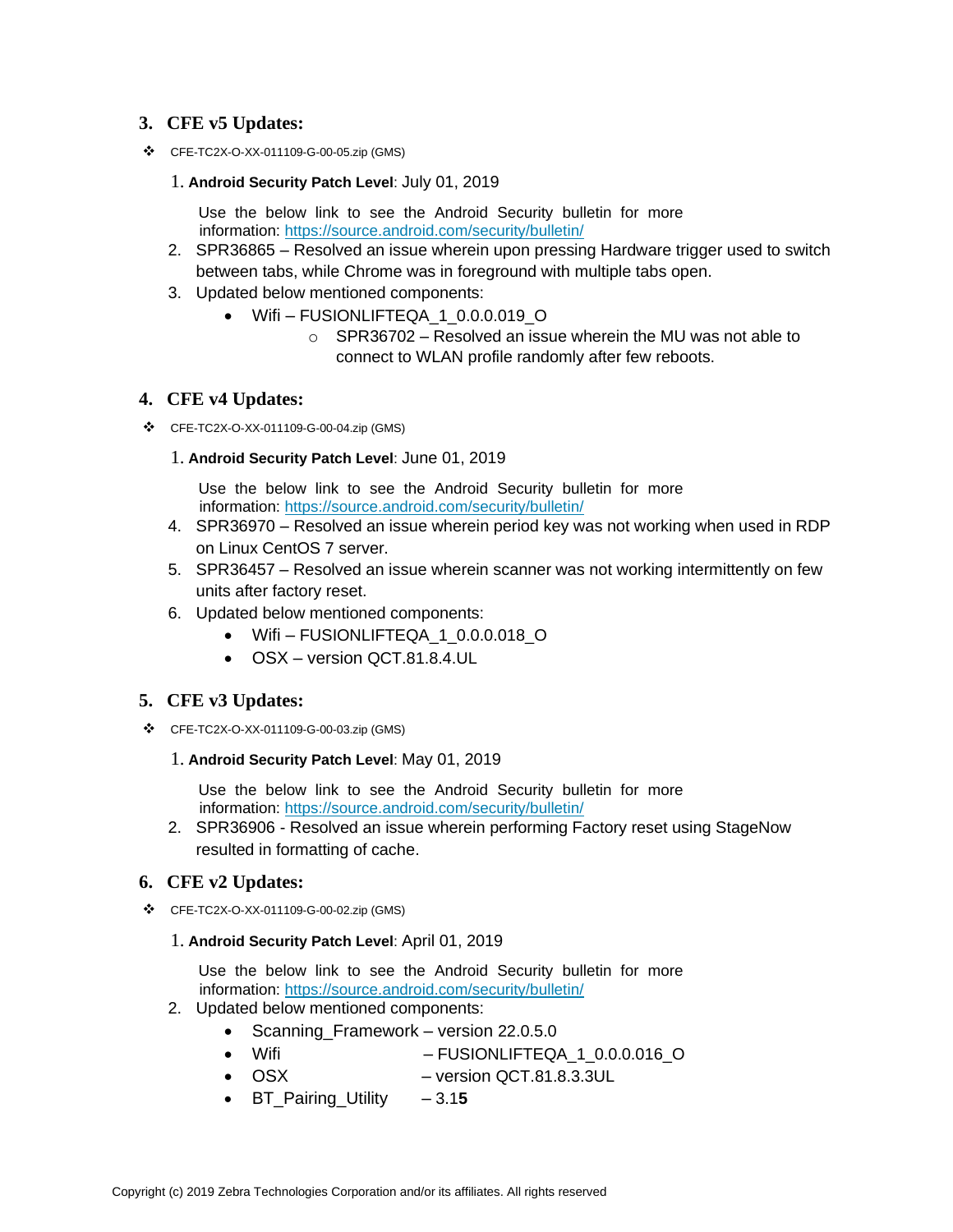- 3. SPR35855/35695 Resolved an issue wherein scanned data was being delivered as individual characters to the applications.
- 4. SPR36117/36095 OSx provisioning properties were getting intermittently reset causing device to be in a non-provisioned state causing below symptoms.
	- When scanning a barcode it does not decode into [the](https://confluence.zebra.com/pages/createpage.action?spaceKey=LIF&title=customer+apps+or+DWDEMO) targeted application.
	- A long press on the power key does not bring up the "Airplane" menu item.
	- HOME and RECENT keys were not functional.
- 5. SPR36220 resolved an issue where-in Google Play services were getting disabled after bypassing GMS Setup wizard.
- 6. SPR36685 Resolved an issue wherein image distortion issue was observed while scanning a barcode using any application.

### **7. CFE v1 Updates:**

- ❖ CFE-TC2X-O-XX-011109-G-00-01.zip (GMS)
	- 1. **Android Security Patch Level**: February 01, 2019

Use the below link to see the Android Security bulletin for more information:<https://source.android.com/security/bulletin/>

2. SPR36021 - Resolved an issue wherein voice call quality was getting degraded when phone is slightly moved away from the mouth area.

## <span id="page-3-0"></span>Device Compatibility

This software release has been approved for Android TC20 OREO GMS models mentioned below.

| <b>Device</b>          | <b>Operating System</b>                                         |
|------------------------|-----------------------------------------------------------------|
| TC200J-10C112A6        | Android O GMS ROW - EMEA, LATAM,<br>APAC & Canada               |
| TC200J-10C112US        | Android O GMS US Only                                           |
| TC200J-10A111US        | Android O GMS US Only                                           |
| TC200J-10A111A6        | Android O GMS ROW - EMEA, LATAM,<br>APAC & Canada               |
| TC200J-10C213A6        | Android O GMS ROW - EMEA, LATAM,<br>APAC & Canada (Premium SKU) |
| TC200J-10C213US        | Android O GMS US Only (Premium SKU)                             |
| <b>TC200J-10A111TN</b> | Android O GMS TUNISIA Only                                      |
| TC200J-10C112TN        | Android O GMS TUNISIA Only                                      |
| TC200J-10C213IA        | Android O GMS INDIA (Premium SKU)                               |
| TC200J-10C112IA        | Android O GMS INDIA                                             |
| TC200J-10A111IA        | Android O GMS INDIA                                             |
| TC200J-1KC111A6        | Android O GMS ROW EMEA, LATAM, APAC<br>& Canada (Keyboard SKU)  |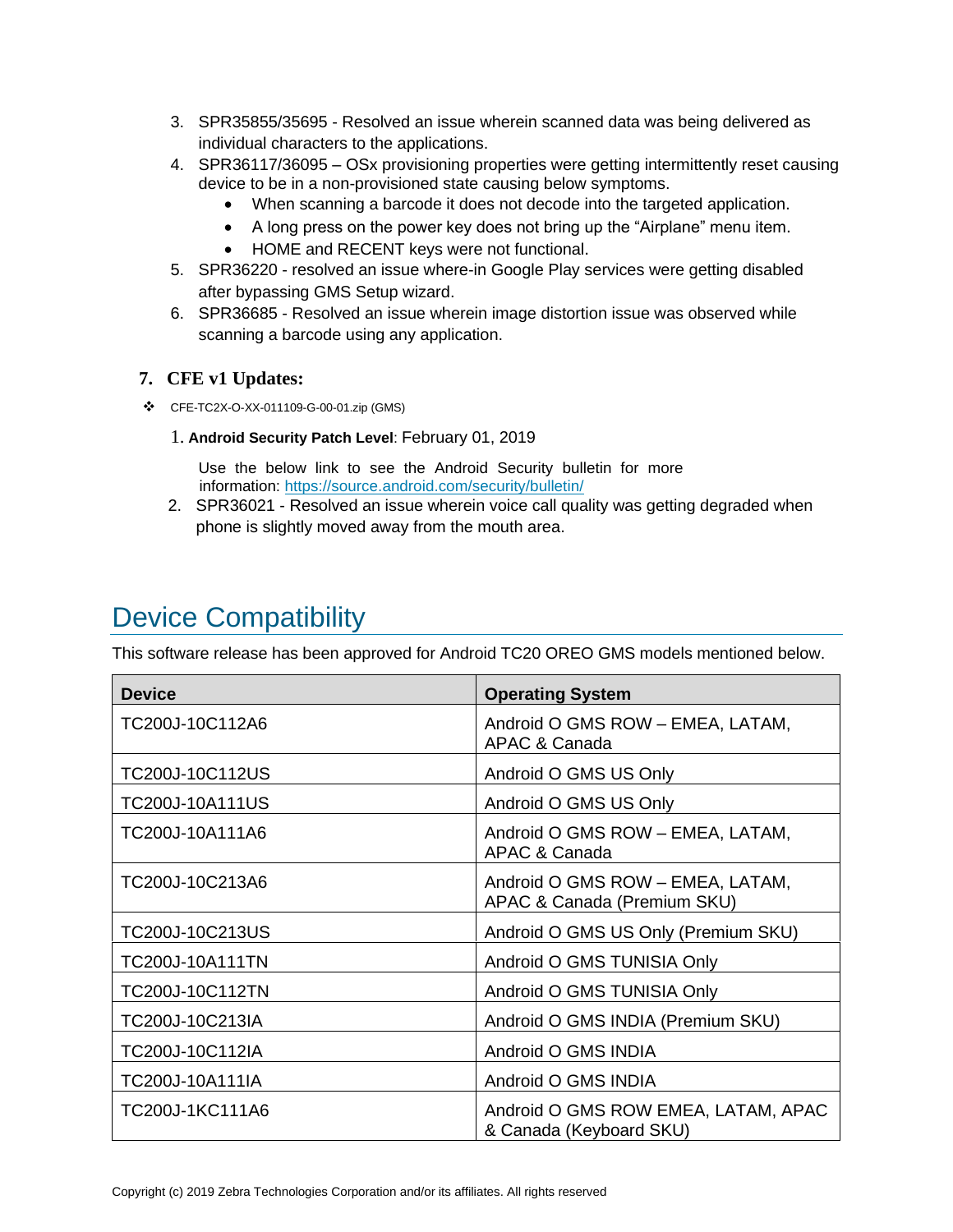| <b>TC200J-1KC111IA</b> | Android O GMS INDIA (Keyboard SKU)                   |
|------------------------|------------------------------------------------------|
| <b>TC200J-1KC111TN</b> | Android O GMS TUNISIA (Keyboard SKU)                 |
| <b>TC200J-1KC111US</b> | Android O GMS US (Keyboard SKU)                      |
| TC200J-10C213AZ        | Android O GMS Australia/New Zealand<br>(Premium SKU) |

This software is also approved for Android TC25 OREO GMS models mentioned below

| <b>Device</b>   | <b>Operating System</b>          |
|-----------------|----------------------------------|
| TC25AJ-10C102A6 | Android O GMS ROW - EMEA         |
| TC25AJ-10B101A6 | Android O GMS ROW - EMEA         |
| TC25BJ-10C102A6 | Android O GMS ROW - EMEA & APAC  |
| TC25BJ-10B101A6 | Android O GMS ROW - EMEA & APAC  |
| TC25BJ-10C102IA | Android O GMS ROW - INDIA        |
| TC25BJ-10B101IA | Android O GMS ROW - INDIA        |
| TC25BJ-10C102BR | Android O GMS ROW - BRAZIL       |
| TC25BJ-10B101BR | Android O GMS ROW - BRAZIL       |
| TC25BJ-10C102TN | Android O GMS ROW - TUNISIA      |
| TC25BJ-10B101TN | Android O GMS ROW - TUNISIA      |
| TC25BJ-10C102JP | Android O GMS ROW - JAPAN        |
| TC25BJ-10B101JP | Android O GMS ROW - JAPAN        |
| TC25AJ-10C102US | Android O GMS NORTH AMERICA - US |
| TC25AJ-10B101US | Android O GMS NORTH AMERICA - US |
| TC25BJ-10B101ID | Android O GMS ROW - INDONESIA    |
| TC25BJ-10C102ID | Android O GMS ROW - INDONESIA    |

# <span id="page-4-0"></span>Component Contents

| <b>Component</b>     | <b>Version</b>         |
|----------------------|------------------------|
| <b>Build version</b> | 01-11-09.00-OG-U07-STD |
| Android_version      | 8.1.0                  |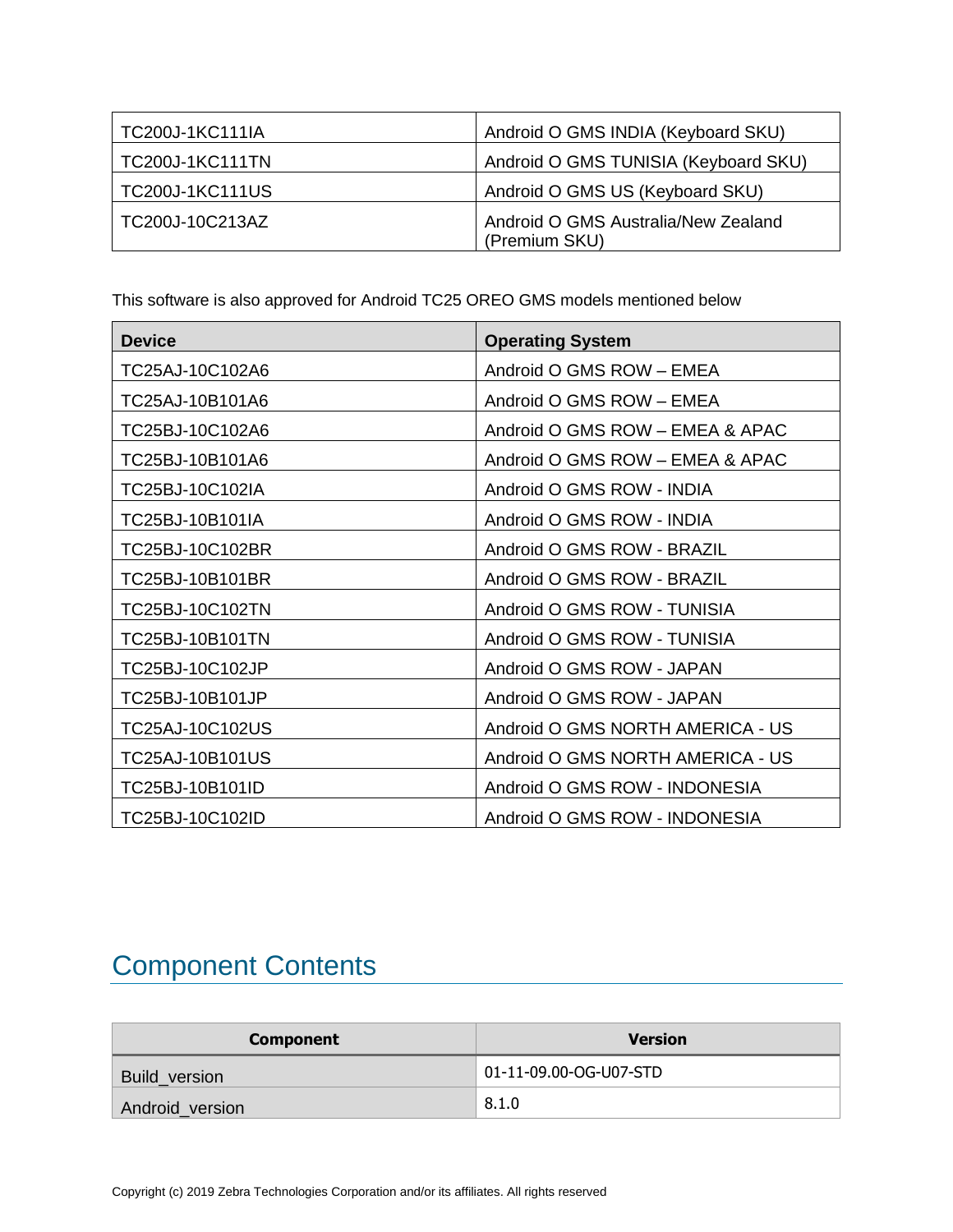| Android_SDK_Level                   | 26                                                                                                                         |
|-------------------------------------|----------------------------------------------------------------------------------------------------------------------------|
| <b>Android Security Patch Level</b> | September 1, 2019                                                                                                          |
| Linux kernel                        | 3.18.71                                                                                                                    |
| Wifi                                | FUSIONLITE_QA_1_0.0.0.020_O<br>Application: QA_1_00.0.0.008_O<br>Middleware: QA_1_00.0.0.011_O<br>Radio: QA_1_00.0.0.015_O |
| Platform                            | Qualcomm MSM8937                                                                                                           |
| Scanning_Framework                  | 22.0.5.0                                                                                                                   |
| <b>DWDemo</b>                       | 2.0.13                                                                                                                     |
| <b>OSX</b>                          | QCT.81.8.8.2.UL                                                                                                            |
| <b>MXMF</b>                         | 9.0.4.3                                                                                                                    |
| Touch                               | Focaltech V1.1 20161103 (fw:0x24)                                                                                          |
| Bluetooth_Stack                     | CNSS-PR-4-0-552-166444-1/01050102                                                                                          |
| Flash_Size                          | 16G / 32G                                                                                                                  |
| RAM_Size                            | 2G                                                                                                                         |
| <b>GPS</b>                          | MPSS.JO.3.0-00431-8937_GENNS_PACK-1                                                                                        |
| <b>MMS</b>                          | 8.1.0                                                                                                                      |
| RIL_Version                         | Qualcomm RIL 1.0                                                                                                           |
| <b>BT_Pairing_Utility</b>           | 3.15                                                                                                                       |
| Datawedge                           | 7.3.26                                                                                                                     |
| Camera                              | 2.0.002                                                                                                                    |
| <b>PTT</b>                          | 3.1.39                                                                                                                     |
| RxLogger                            | 5.4.12.0                                                                                                                   |
| <b>StageNow</b>                     | 3.3.1.2000                                                                                                                 |
| Zebra Data Service                  | 3.4.0.1180                                                                                                                 |
| <b>EMDK</b>                         | 7.3.21.2321                                                                                                                |
| <b>IMEI SV Number</b>               | 09                                                                                                                         |
| <b>OEM Config</b>                   | 8.1.0.9                                                                                                                    |
| Zebra Folder                        | 8.1                                                                                                                        |
| <b>EIS</b>                          | 1.0.0.5                                                                                                                    |
| <b>DDT</b>                          | 1.17.0.9                                                                                                                   |
| <b>Audio SW Version</b>             | 0.3.0.0                                                                                                                    |
| <b>Acoustic Profiles</b>            | General: CO4.2                                                                                                             |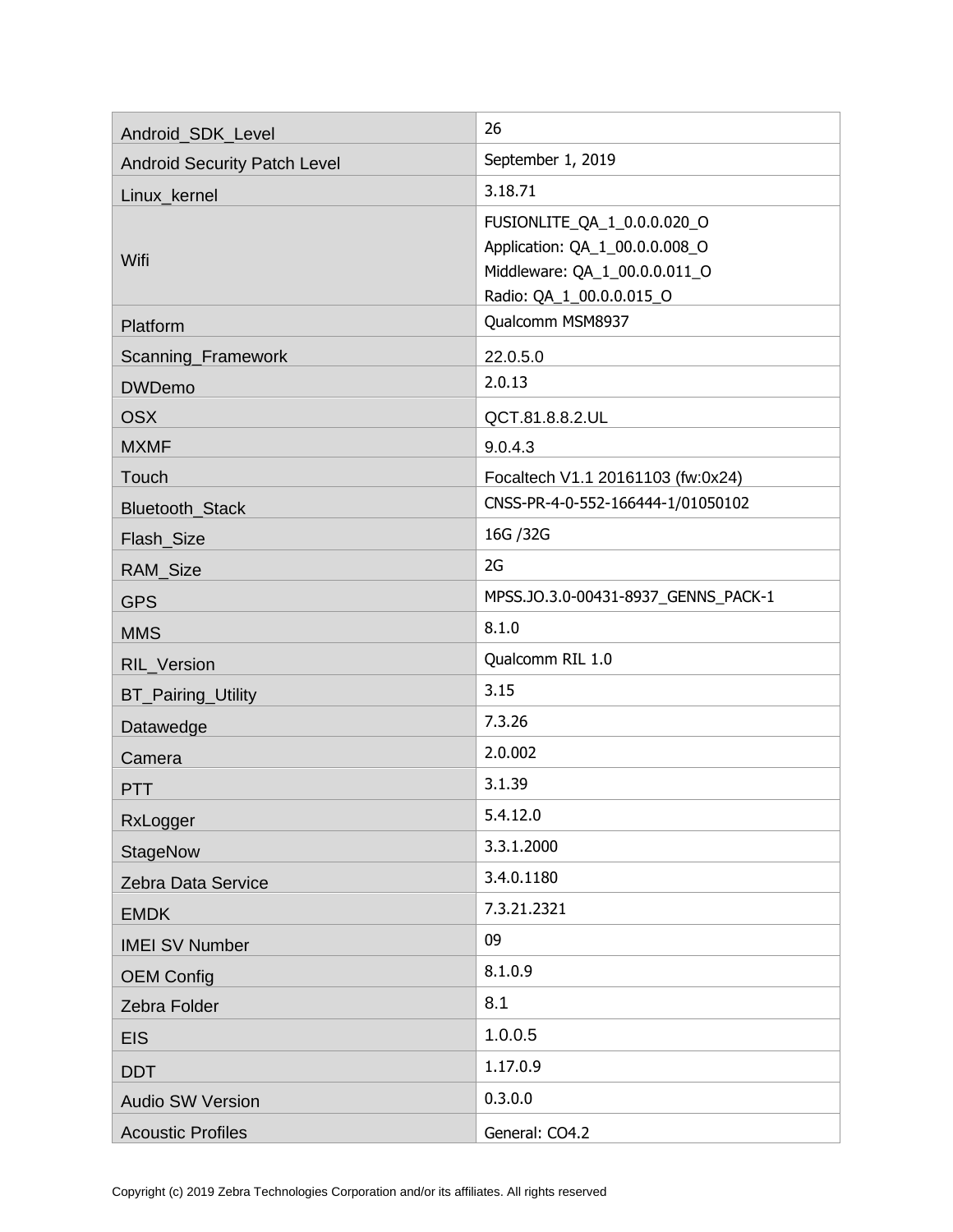|               | Cellular: CO4.2                                                                 |
|---------------|---------------------------------------------------------------------------------|
| Finger prints | Zebra/TC25/TC25FM:8.1.0/01-11-09.00-OG-U07-<br>STD/190826:user/release-keys,    |
|               | Zebra/TC20/ TC20RT: 8.1.0/01-11-09.00-OG-U07-<br>STD/190826:user/release-keys,  |
|               | Zebra/ TC20/ TC20RD: 8.1.0/01-11-09.00-OG-<br>U07-STD/190826:user/release-keys, |
|               | Zebra/ TC20/ TC20KB: 8.1.0/01-11-09.00-OG-<br>U07-STD/190826:user/release-keys  |

# <span id="page-6-0"></span>Installation Requirements

### HW Requirements

- Windows PC running Windows 7/10 32/64 bits
- USB Type C Cable
- Micro SD Card with at least 2GB capacity (optional)

### SW Requirements

Please make sure following components are installed on your computer before commencing OS installation.

- Zebra Android USB Driver V2.2 or higher
- Android Debug Bridge (ADB) version 1.0.39 or higher
- TC20/TC25 GMS Android OS Release Images

### Image Compatibility

Please note that GMS full package update file is not compatible with China based SKUs hence China based SKUs will not allow to download GMS images. Attempt to install GMS Image on China based SKUs will gracefully fail and report image incompatibility error.

## <span id="page-6-1"></span>Installation Instructions

### Using the "adb sideload" method

### Assumptions

- 1. ADB installed on PC
- 2. TC20/TC25 has Developer options enabled
- 3. USB debugging ON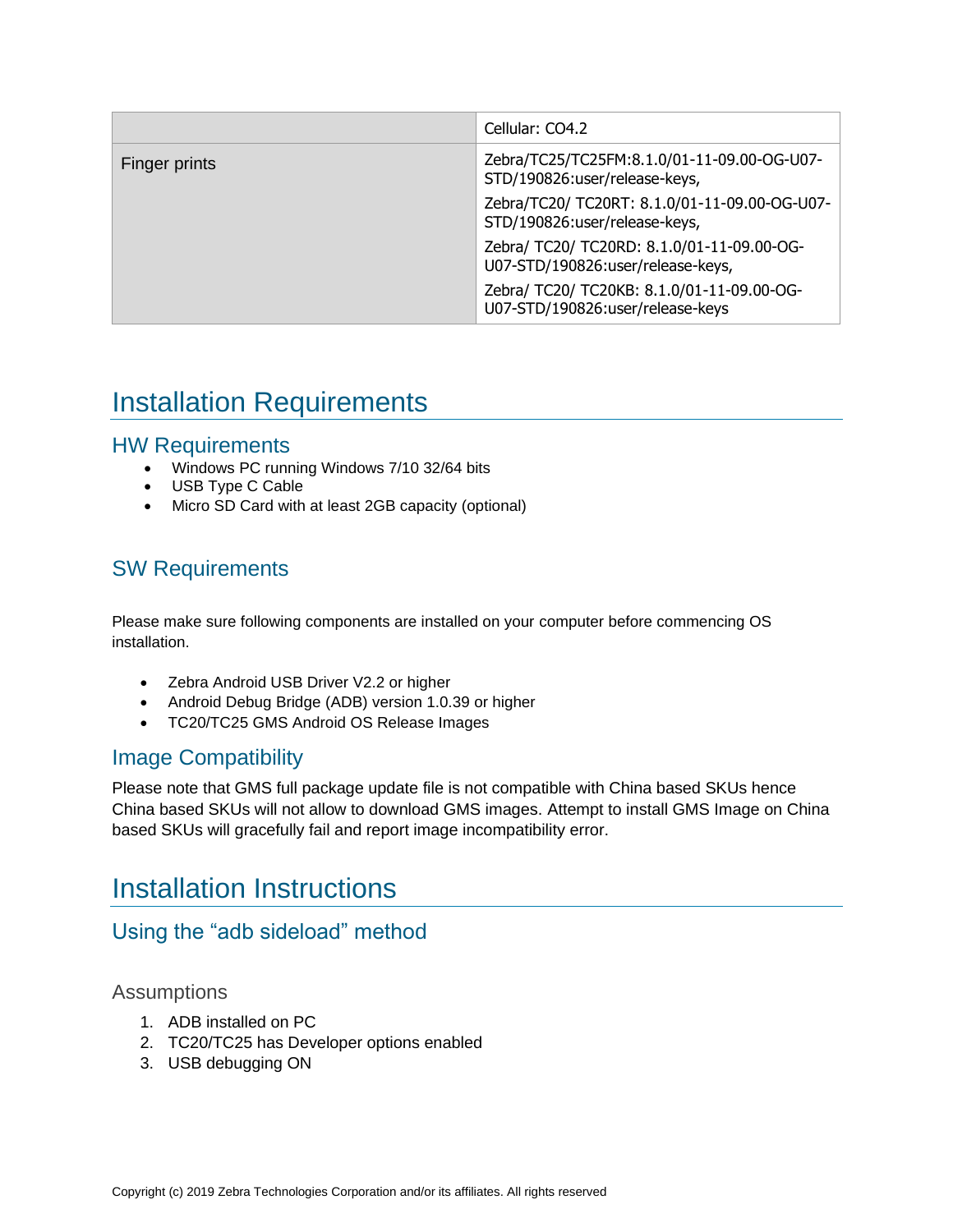**Procedure** 

- 1. Plug the TC20/TC25 into the USB & Charging Cable and then the Cable to the PC. If you have a Cradle with USB connectivity, connect it now.
- 2. You may need to pull down notification bar, and tap on the notification which says, "USB charging this device", and change it to "Transfer files".
- 3. Open Command Prompt on PC, run "adb devices" and check to see if you can see the device's serial number… If yes, proceed… if not you will need to get the PC set up with the proper drivers or install an External SD Card.
- 4. You may also get a pop up on your PC (Win 7) that you will be connected as a Portable Media Player… this can be ignored.
- 5. Entering Recovery Mode
	- a. Choice 1: In Command Prompt, type "adb reboot recovery" and click enter.
	- b. Choice 2:
		- i. Reboot and hold PTT key
		- ii. When Zebra Technologies logo appears on the screen Release the PTT Key
- 6. Your TC20/TC25 will reboot and take you to Android Recovery screen.
- 7. To select Sideload Method
	- a. Use the Volume + and to highlight, "Apply upgrade from ADB" and press the Power Key to select it
- 8. With your Command Prompt, open, type "adb sideload" and add a space and then drag and drop the zip file which you want to apply to the device and press enter.
	- a. When the file download starts, the command window will show progress with a percentage completed.
	- b. Device display will show a series of messages indicating it is downloading, verifying and installing the image on to the device.
- 9. After successful update, the device will auto reboot and you see Zebra on top and POWERED BY android at the bottom and after about 10 second will transition to the TC20/TC25 Touch Computer splash screen with 5 dancing white dots at bottom… it will stay at this screen for up to 4 minutes and then present the "Welcome Screen".
- 10. After this you will need to complete the process by setting up Wi-Fi and E-mail accounts and such.
- 11. To make sure the OS Update took place, once the initial setup is complete;
	- a. Go to "Settings" and scroll down to "System" and navigate to "About phone" and look at the "Build number". It should state "01-11-09.00-OG-U07-STD".
- 12. Setting the Date and Time. If you associate the device to a WLAN AP, it should automatically set the date and time. The only thing left is to set the time zone. Go to "Settings" and scroll to and select "Date & time". Scroll down to and select "Select time zone" and scroll down to and select the appropriate time zone and you are done.
- 13. Now you are all set to use your TC20/TC25.

### Using External SD Card

- 1. Plug the TC20/TC25 into the USB & Charging Cable and then the Cable to the PC. If you have a Cradle with USB connectivity, connect it now.
- 2. You may need to pull down notification bar, and tap on the notification which says "USB charging this device", and then change it to "Transfer files".
- 3. You may also get a pop up on your PC (Win 7) that you will be connected as a Portable Media Player… this can be ignored.
- 4. Copy the required files to the SD Card. This can be done in two ways